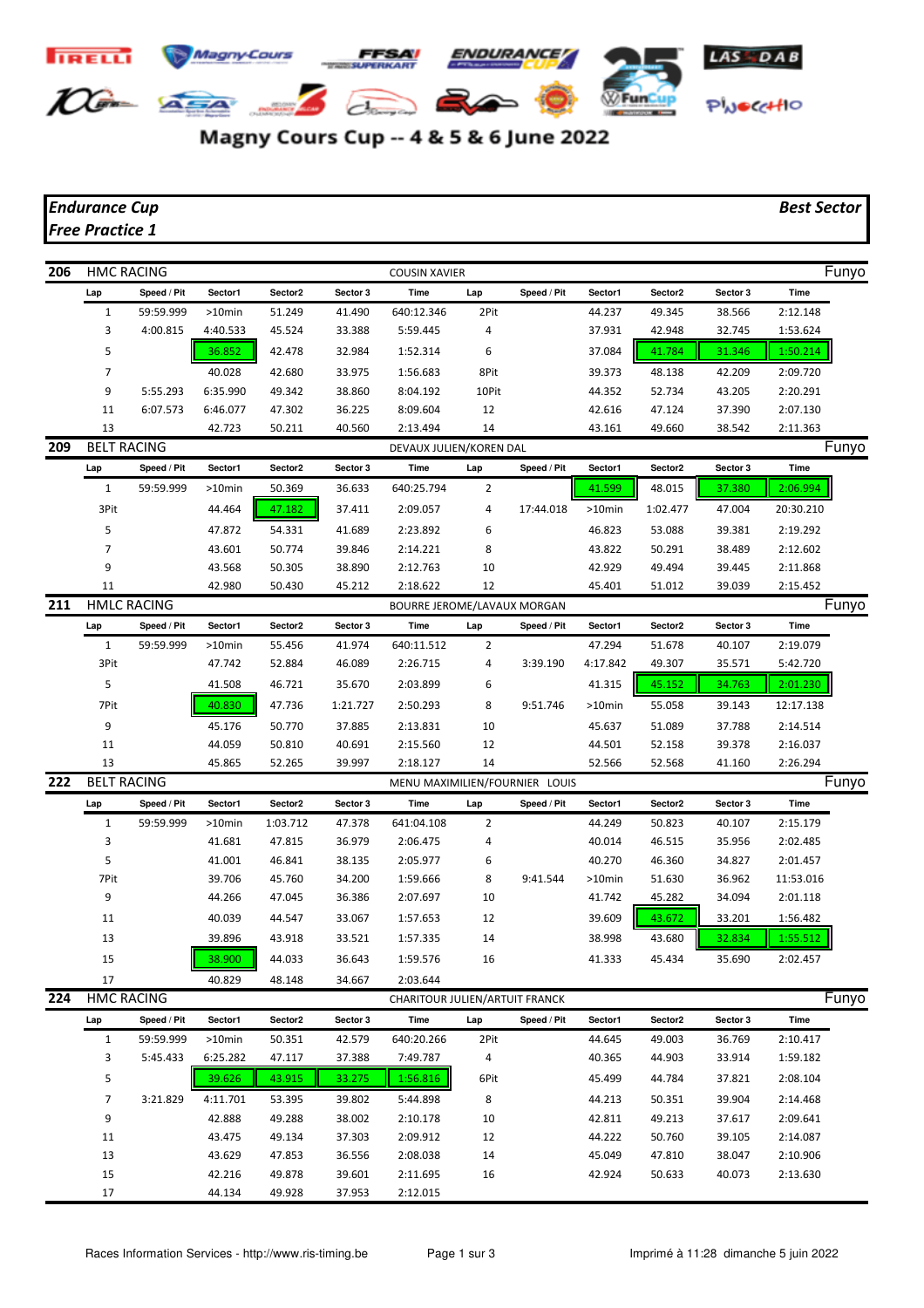| 225 | <b>HMC RACING</b><br>MARY ERIC/VIALE SEBASTIEN |                          |                      |                                      |                    |                                |                |                                     |                   |                   | Funyo              |                  |       |
|-----|------------------------------------------------|--------------------------|----------------------|--------------------------------------|--------------------|--------------------------------|----------------|-------------------------------------|-------------------|-------------------|--------------------|------------------|-------|
|     | Lap                                            | Speed / Pit              | Sector1              | Sector2                              | Sector 3           | Time                           | Lap            | Speed / Pit                         | Sector1           | Sector2           | Sector 3           | Time             |       |
|     | $\mathbf{1}$                                   | 59:59.999                | $>10$ min            | 48.564                               | 37.110             | 639:47.703                     | 2Pit           |                                     | 40.846            | 46.325            | 35.318             | 2:02.489         |       |
|     | 3                                              | 3:46.304                 | 4:22.460             | 44.416                               | 33.504             | 5:40.380                       | 4              |                                     | 38.201            | 42.985            | 33.501             | 1:54.687         |       |
|     | 5                                              |                          | 37.462               | 43.329                               | 32.046             | 1:52.837                       | 6              |                                     | 39.044            | 43.546            | 32.982             | 1:55.572         |       |
|     | 7                                              |                          | 38.065               | 42.224                               | 33.134             | 1:53.423                       | 8Pit           |                                     | 40.513            | 49.969            | 39.943             | 2:10.425         |       |
|     | 9                                              | 10:42.357                | $>10$ min            | 51.191                               | 39.048             | 12:55.458                      | 10             |                                     | 43.705            | 49.990            | 38.394             | 2:12.089         |       |
|     | 11                                             |                          | 42.932               | 47.595                               | 36.791             | 2:07.318                       | 12             |                                     | 43.238            | 47.867            | 36.486             | 2:07.591         |       |
|     | 13                                             |                          | 43.937               | 48.627                               | 38.105             | 2:10.669                       | 14             |                                     | 43.701            | 49.364            | 40.515             | 2:13.580         |       |
|     | 15                                             |                          | 43.890               | 50.147                               | 37.936             | 2:11.973                       |                |                                     |                   |                   |                    |                  |       |
| 230 |                                                | <b>HMC RACING</b>        |                      | YAOUANC GUILLAUME/STEKR RIDEL BENOIT |                    |                                |                |                                     |                   |                   |                    | Funyo            |       |
|     | Lap                                            | Speed / Pit              | Sector1              | Sector2                              | Sector 3           | Time                           | Lap            | Speed / Pit                         | Sector1           | Sector2           | Sector 3           | <b>Time</b>      |       |
|     | 1Pit                                           | 59:59.999                | >10min               | 51.028                               | 39.977             | 640:16.766                     | $\overline{2}$ | 4:10.480                            | 4:51.007          | 47.658            | 35.545             | 6:14.210         |       |
|     | 3                                              |                          | 37.879               | 43.975                               | 32.042             | 1:53.896                       | 4              |                                     | 37.466            | 42.928            | 33.188             | 1:53.582         |       |
|     | 5                                              |                          | 36.761               | 42.264                               | 31.223             | 1:50.248                       | 6              |                                     | 36.457            | 41.838            | 30.723             | 1:49.018         |       |
|     | 7Pit                                           |                          | 1:30.569             | 52.814                               | 46.861             | 3:10.244                       | 8              | 8:33.279                            | 9:22.095          | 51.863            | 39.584             | 10:53.542        |       |
|     | 9Pit                                           |                          | 58.048               | 1:06.610                             | 45.574             | 2:50.232                       | 10             | 3:57.299                            | 4:47.610          | 49.140            | 36.444             | 6:13.194         |       |
|     | 11                                             |                          | 41.294               | 46.518                               | 1:10.856           | 2:38.668                       | 12Pit          |                                     | 56.812            | 59.833            | 48.097             | 2:44.742         |       |
| 233 |                                                | <b>T2R COMPETITION</b>   |                      |                                      |                    | RAMIREZ TONY/RAMIREZ RAPHAEL   |                |                                     |                   |                   |                    |                  | Funyo |
|     | Lap                                            | Speed / Pit              | Sector1              | Sector2                              | Sector 3           | Time                           | Lap            | Speed / Pit                         | Sector1           | Sector2           | Sector 3           | Time             |       |
| 262 | SPIRIT OF 78                                   |                          |                      |                                      |                    | CORTEN Christoff/BROUARD REMY  |                |                                     |                   |                   |                    |                  | Funyo |
|     | Lap                                            | Speed / Pit              | Sector1              | Sector2                              | Sector 3           | Time                           | Lap            | Speed / Pit                         | Sector1           | Sector2           | Sector 3           | Time             |       |
|     | 1Pit                                           | 59:59.999                | >10min               | 50.771                               | 40.560             | 639:44.127                     | $\overline{2}$ | 2:18.953                            | 3:00.322          | 49.690            | 35.947             | 4:25.959         |       |
|     | 3<br>5                                         |                          | 39.420               | 44.131<br>41.784                     | 33.072             | 1:56.623                       | 4              |                                     | 37.718            | 42.542            | 31.710             | 1:51.970         |       |
|     | $\overline{7}$                                 |                          | 36.772               |                                      | 31.020             | 1:49.576                       | 6              |                                     | 36.667            | 41.604            | 30.789             | 1:49.060         |       |
|     |                                                |                          | 37.703               | 41.494                               | 30.326             | 1:49.523                       | 8              |                                     | 36.455            | 41.537            | 31.057             | 1:49.049         |       |
|     | 9Pit                                           |                          | 38.426               | 44.965                               | 41.749             | 2:05.140                       | 10             | 12:42.146                           | >10min            | 54.101            | 38.125             | 15:04.353        |       |
|     | 11<br>13Pit                                    |                          | 43.043<br>39.768     | 45.198<br>45.936                     | 33.388<br>37.954   | 2:01.629<br>2:03.658           | 12             |                                     | 40.844            | 46.127            | 33.421             | 2:00.392         |       |
| 269 |                                                | <b>UBER MODERN</b>       |                      |                                      |                    | <b>BEC OLIVIER/FLEURY HUGO</b> |                |                                     |                   |                   |                    |                  | Funyo |
|     | Lap                                            | Speed / Pit              | Sector1              | Sector2                              | Sector 3           | Time                           | Lap            | Speed / Pit                         | Sector1           | Sector2           | Sector 3           | Time             |       |
| 277 |                                                | <b>DAFA RACING</b>       |                      |                                      |                    |                                |                | ROBIN JEAN CHRISTOPHE/ROBIN NICOLAS |                   |                   |                    |                  | Funyo |
|     | Lap                                            | Speed / Pit              | Sector1              | Sector2                              | Sector 3           | Time                           | Lap            | Speed / Pit                         | Sector1           | Sector2           | Sector 3           | Time             |       |
|     | $\mathbf{1}$                                   | 59:59.999                | >10min               | 45.835                               | 35.501             | 639:42.807                     | 2Pit           |                                     | 39.946            | 46.670            | 32.641             | 1:59.257         |       |
|     | 3                                              | 3:51.944                 | 4:28.158             | 44.299                               | 34.146             | 5:46.603                       | 4              |                                     | 38.343            | 42.275            | 30.952             | 1:51.570         |       |
|     | 5                                              |                          | 36.912               | 41.824                               | 30.250             | 1:48.986                       | 6              |                                     | 36.217            | 40.897            | 30.429             | 1:47.543         |       |
|     | 7                                              |                          | 35.932               | 41.482                               | 31.152             | 1:48.566                       | 8Pit           |                                     | 36.647            | 41.513            | 33.532             | 1:51.692         |       |
|     | 9                                              | 4:50.884                 | 5:28.796             | 48.590                               | 38.191             | 6:55.577                       | 10             |                                     | 42.198            | 46.401            | 35.182             | 2:03.781         |       |
|     | 11                                             |                          | 40.949               | 45.610                               | 36.046             | 2:02.605                       | 12             |                                     | 41.412            | 45.327            | 33.083             | 1:59.822         |       |
|     | 13                                             |                          | 39.995               | 44.363                               | 32.752             | 1:57.110                       | 14Pit          |                                     | 44.104            | 52.135            | 40.433             | 2:16.672         |       |
| 286 |                                                | <b>BELT RACING</b>       |                      |                                      |                    | BERNARD ETHAN/HEBRARD SASHA    |                |                                     |                   |                   |                    |                  | Funyo |
|     | Lap                                            | Speed / Pit              | Sector1              | Sector2                              | Sector 3           | Time                           | Lap            | Speed / Pit                         | Sector1           | Sector2           | Sector 3           | Time             |       |
|     | $\mathbf{1}$                                   | 59:59.999                | >10min               | 49.253                               | 36.377             | 640:23.819                     | $\overline{2}$ |                                     | 41.300            | 47.271            | 35.815             | 2:04.386         |       |
|     |                                                |                          |                      |                                      |                    |                                |                |                                     |                   |                   |                    |                  |       |
|     | 3                                              |                          | 40.062               | 45.685                               | 34.450             | 2:00.197                       | 4Pit           |                                     | 39.777            | 44.552            | 33.311             | 1:57.640         |       |
|     | 5                                              | 5:25.098                 | 6:04.101             | 44.692                               | 32.298             | 7:21.091                       | 6              |                                     | 37.592            | 42.119            | 32.767             | 1:52.478         |       |
|     | 7Pit                                           |                          | 38.523               | 44.672                               | 38.643             | 2:01.838                       | 8              | 4:18.764                            | 4:54.552          | 47.296            | 35.841             | 6:17.689         |       |
|     | 9                                              |                          | 41.448               | 45.784                               | 35.294             | 2:02.526                       | 10             |                                     | 40.387            | 45.495            | 35.216             | 2:01.098         |       |
|     | 11                                             |                          | 41.354               | 46.412                               | 34.891             | 2:02.657                       | 12             |                                     | 40.743            | 44.517            | 36.008             | 2:01.268         |       |
|     | 13                                             |                          | 40.463               | 44.453                               | 34.096             | 1:59.012                       | 14             |                                     | 40.287            | 44.229            | 33.591             | 1:58.107         |       |
|     | 15                                             |                          | 40.012               | 43.984                               | 34.605             | 1:58.601                       | 16Pit          |                                     | 42.523            | 49.753            | 39.383             | 2:11.659         |       |
| 287 | SOPBSR                                         |                          |                      |                                      |                    | BIOTTEAU OLIVIER/RUFFINO BRIAN |                |                                     |                   |                   |                    |                  | Funyo |
|     | Lap                                            | Speed / Pit              | Sector1              | Sector2                              | Sector 3           | Time                           | Lap            | Speed / Pit                         | Sector1           | Sector2           | Sector 3           | Time             |       |
|     | $\mathbf{1}$                                   | 59:59.999                | >10min               | 53.766                               | 38.733             | 640:03.666                     | $\overline{2}$ |                                     | 41.668            | 46.844            | 35.497             | 2:04.009         |       |
|     | 3                                              |                          | 40.314               | 47.185                               | 35.853             | 2:03.352                       | 4Pit           |                                     | 40.054            | 45.393            | 35.250             | 2:00.697         |       |
|     | 5                                              | 4:51.937                 | 5:35.745             | 48.798                               | 38.602             | 7:03.145                       | 6              |                                     | 40.710            | 44.696            | 34.695             | 2:00.101         |       |
|     | 7Pit                                           |                          | 39.920               | 45.507                               | 44.040             | 2:09.467                       | 8Pit           | 673:47.114                          | >10min            | 58.741            | 53.038             | 20:43.888        |       |
| 290 |                                                | <b>HMC RACING</b>        |                      |                                      |                    | STURM NICOLAS/GARDIN CEDRIC    |                |                                     |                   |                   |                    |                  | Funyo |
|     | Lap<br>$\mathbf{1}$                            | Speed / Pit<br>59:59.999 | Sector1<br>$>10$ min | Sector2<br>50.148                    | Sector 3<br>40.382 | Time<br>640:13.611             | Lap<br>2Pit    | Speed / Pit                         | Sector1<br>44.127 | Sector2<br>48.066 | Sector 3<br>35.998 | Time<br>2:08.191 |       |